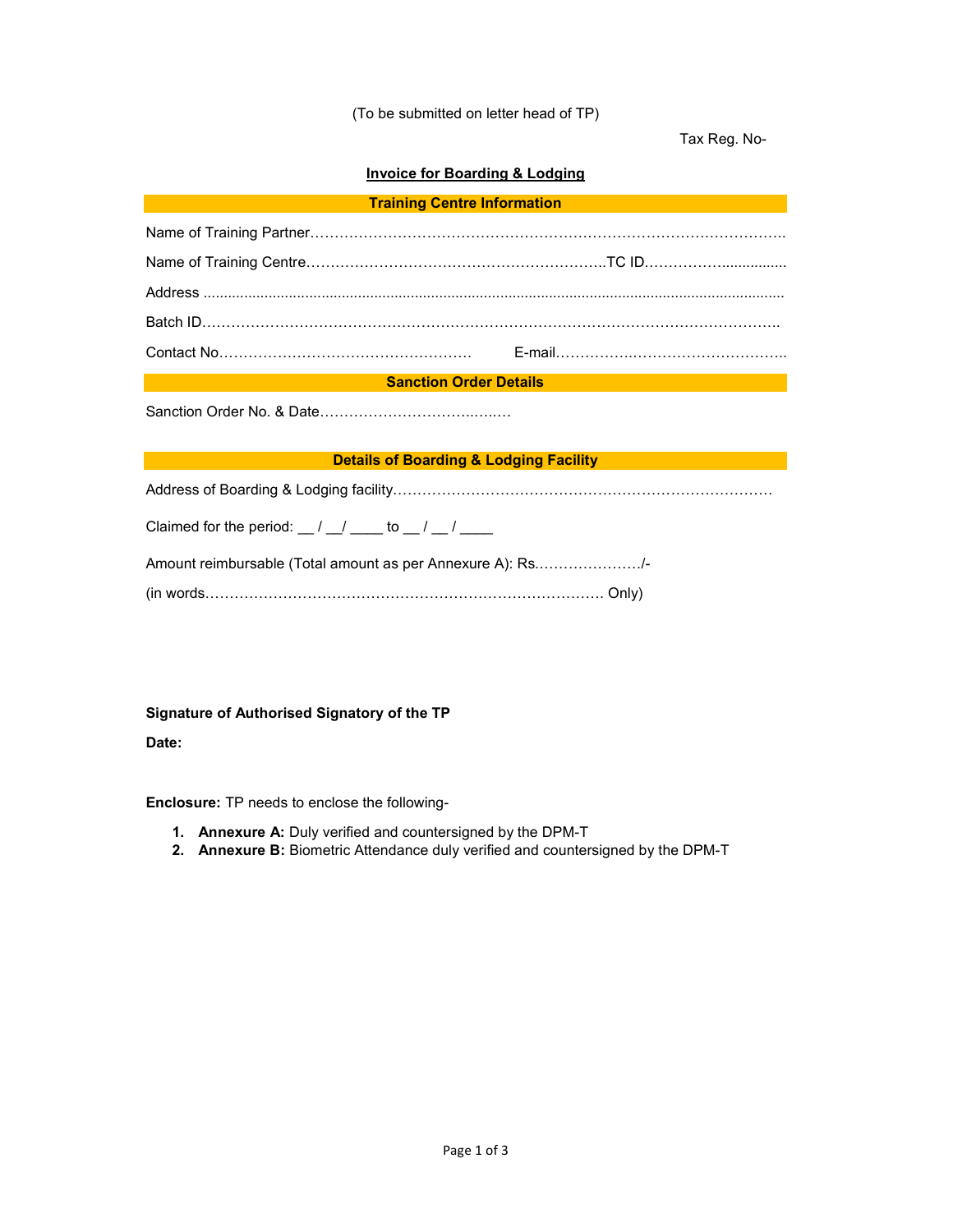## **Annexure-A**

| SI<br><b>No</b>         | Unique ID<br>(As per ASDM<br>portal) | <b>Name of Candidate</b> | No. of days<br>boarding &<br>lodging facility<br>availed* | <b>Max Rate as</b><br>per Sanction<br>Order (Rs.) | <b>Total Amount</b><br>(Rs.) |
|-------------------------|--------------------------------------|--------------------------|-----------------------------------------------------------|---------------------------------------------------|------------------------------|
|                         | $\overline{A}$                       | $\, {\bf B}$             | $\mathbf c$                                               | D                                                 | $E(C*D)$                     |
| $\mathbf{1}$            |                                      |                          |                                                           |                                                   |                              |
| $\overline{2}$          |                                      |                          |                                                           |                                                   |                              |
| $\mathsf 3$             |                                      |                          |                                                           |                                                   |                              |
| $\overline{\mathbf{4}}$ |                                      |                          |                                                           |                                                   |                              |
| 5                       |                                      |                          |                                                           |                                                   |                              |
| $\,6$                   |                                      |                          |                                                           |                                                   |                              |
| $\overline{7}$          |                                      |                          |                                                           |                                                   |                              |
| 8                       |                                      |                          |                                                           |                                                   |                              |
| $\boldsymbol{9}$        |                                      |                          |                                                           |                                                   |                              |
| 10                      |                                      |                          |                                                           |                                                   |                              |
| 11                      |                                      |                          |                                                           |                                                   |                              |
| 12                      |                                      |                          |                                                           |                                                   |                              |
| 13                      |                                      |                          |                                                           |                                                   |                              |
| 14                      |                                      |                          |                                                           |                                                   |                              |
| 15                      |                                      |                          |                                                           |                                                   |                              |
| 16                      |                                      |                          |                                                           |                                                   |                              |
| 17                      |                                      |                          |                                                           |                                                   |                              |
| 18                      |                                      |                          |                                                           |                                                   |                              |
| 19                      |                                      |                          |                                                           |                                                   |                              |
| 20                      |                                      |                          |                                                           |                                                   |                              |
| 21                      |                                      |                          |                                                           |                                                   |                              |
| 22                      |                                      |                          |                                                           |                                                   |                              |
| 23                      |                                      |                          |                                                           |                                                   |                              |
| 24                      |                                      |                          |                                                           |                                                   |                              |
| 25                      |                                      |                          |                                                           |                                                   |                              |
| 26                      |                                      |                          |                                                           |                                                   |                              |
| 27                      |                                      |                          |                                                           |                                                   |                              |
| 28                      |                                      |                          |                                                           |                                                   |                              |
| 29                      |                                      |                          |                                                           |                                                   |                              |
| 30                      |                                      |                          |                                                           |                                                   |                              |
| <b>Total</b>            |                                      |                          |                                                           |                                                   |                              |

# **Details of students availing boarding & lodging facility**

\*Note:

- In the final month of lodging and boarding, add 2 days for assessment

**Signature of In-charge of the Residential Facility Verified and countersigned by DPM-T**